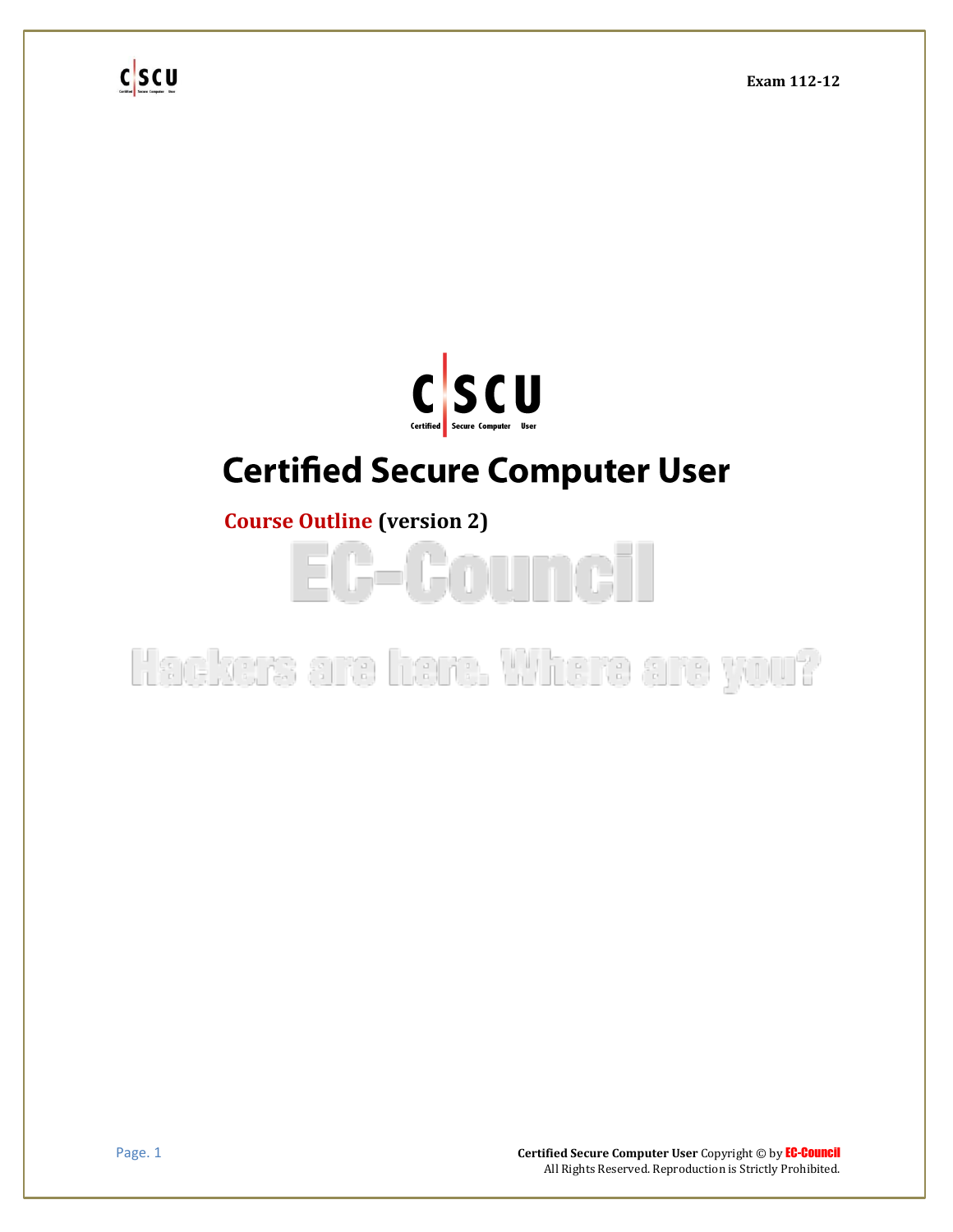#### **CERTIFIED SECURE COMPUTER USER**

This course is aimed at end users in order to educate them about the main threats to their data's security. It also equips the students with the basic knowledge that helps them to keep their devices and data secure in daily life. It teaches basic techniques of being secure both online and offline.

### **COURSE OBJECTIVES**

After successfully completing this course, students will be able to:

- Understand the need and importance of data security.
- Implement Operating System security measures on their computers.
- Understand Malware and its symptoms.
- Make an informed decision about choosing the antivirus which is most relevant to their needs.
- Understand the risks associated with different online activities.
- Understand why and how to secure web browsers.
- Identify safe websites.
- Safeguard against the threats associated with online social networking.
- Understand how to make their social networking accounts secure.
- Understand the threats associated with email communications and how to safeguard **against them.**
- Understand the threats to mobile devices and how to safeguard against them.
- Understand the threats associated with cloud accounts and how to safeguard against them.
- Make an informed decision about a cloud service provider which fulfills their requirements.
- Understand the various types of networks and the threats associated with them.
- Configure a home network.
- Make their networks secure.
- Understand the threats to data and the need for data backups.
- Back up and restore data on their computers.
- Destroy data permanently.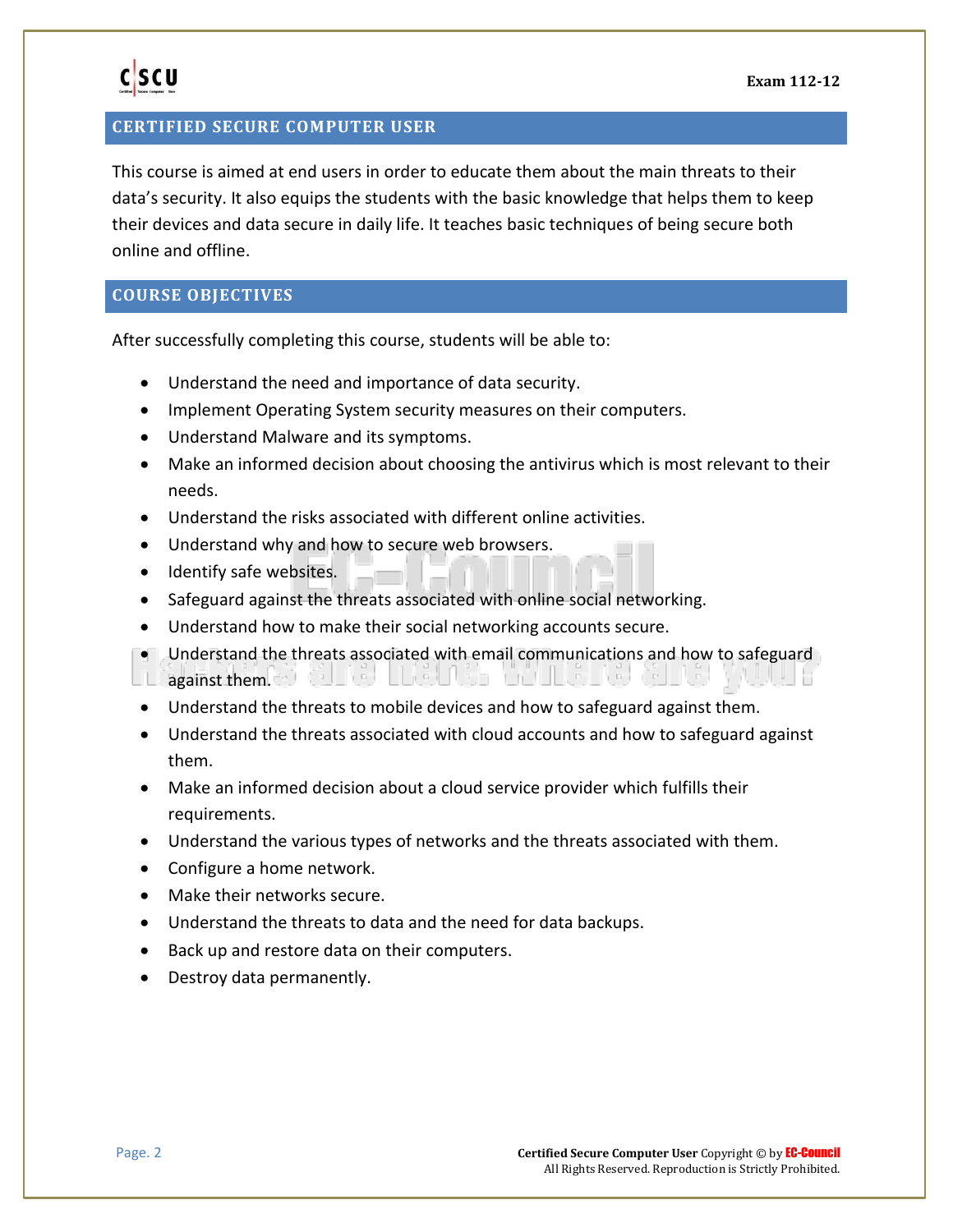**Exam 112-12**

# $c$  scu

| <b>MODULE</b>                       | <b>TOPIC</b>                                            | <b>DETAILS</b>                                                                                                                                                                                  |  |
|-------------------------------------|---------------------------------------------------------|-------------------------------------------------------------------------------------------------------------------------------------------------------------------------------------------------|--|
| 1. Introduction To Data<br>Security | 1.1 Data-Digital Building<br><b>Blocks</b>              | 1.1.1 What is Data<br>1.1.2 How Often Do We<br>Generate Data<br>1.1.3 Data Vs. Information                                                                                                      |  |
|                                     | 1.2 Importance of Data in the<br><b>Information Age</b> | 1.2.1 Importance of Personal<br>Data<br>1.2.2 Importance of<br><b>Organizational Data</b>                                                                                                       |  |
|                                     | 1.3 Threats to Data                                     | 1.3.1 Natural Threats<br>1.3.2 Threats to Your Data<br>From You<br>1.3.3 Threats to Your Data<br>From Others                                                                                    |  |
|                                     | 1.4 Data Security                                       | 1.4.1 What is Data Security<br>1.4.2 Why Do We need Data<br>Security<br>1.4.3 Elements of Security                                                                                              |  |
|                                     | 1.5 Potential Losses Due to<br><b>Security Attacks</b>  | 1.5.1 Financial Loss<br>1.5.2 Unavailability of<br>Resources<br>1.5.3 Identity Theft<br>1.5.4 Loss of Trust<br>1.5.5 Data Loss/Theft<br>1.5.6 Misuse of Computer<br>Resources                   |  |
|                                     | 1.6 Implementing Security                               | 1.6.1 Precaution<br>1.6.2 Maintenance<br>1.6.3 Reaction                                                                                                                                         |  |
| 2.1.1 Lock the System When          |                                                         |                                                                                                                                                                                                 |  |
| 2. Securing Operating Systems       | 2.1 Guidelines To Secure<br>Windows                     | Not In Use<br>2.1.2 Create a User Account<br>Password<br>2.1.3 Change a User Account<br>Password<br>2.1.4 Disable the Guest<br>Account<br>2.1.5 Lock Out Unwanted<br>Guests<br>2.1.6 Rename The |  |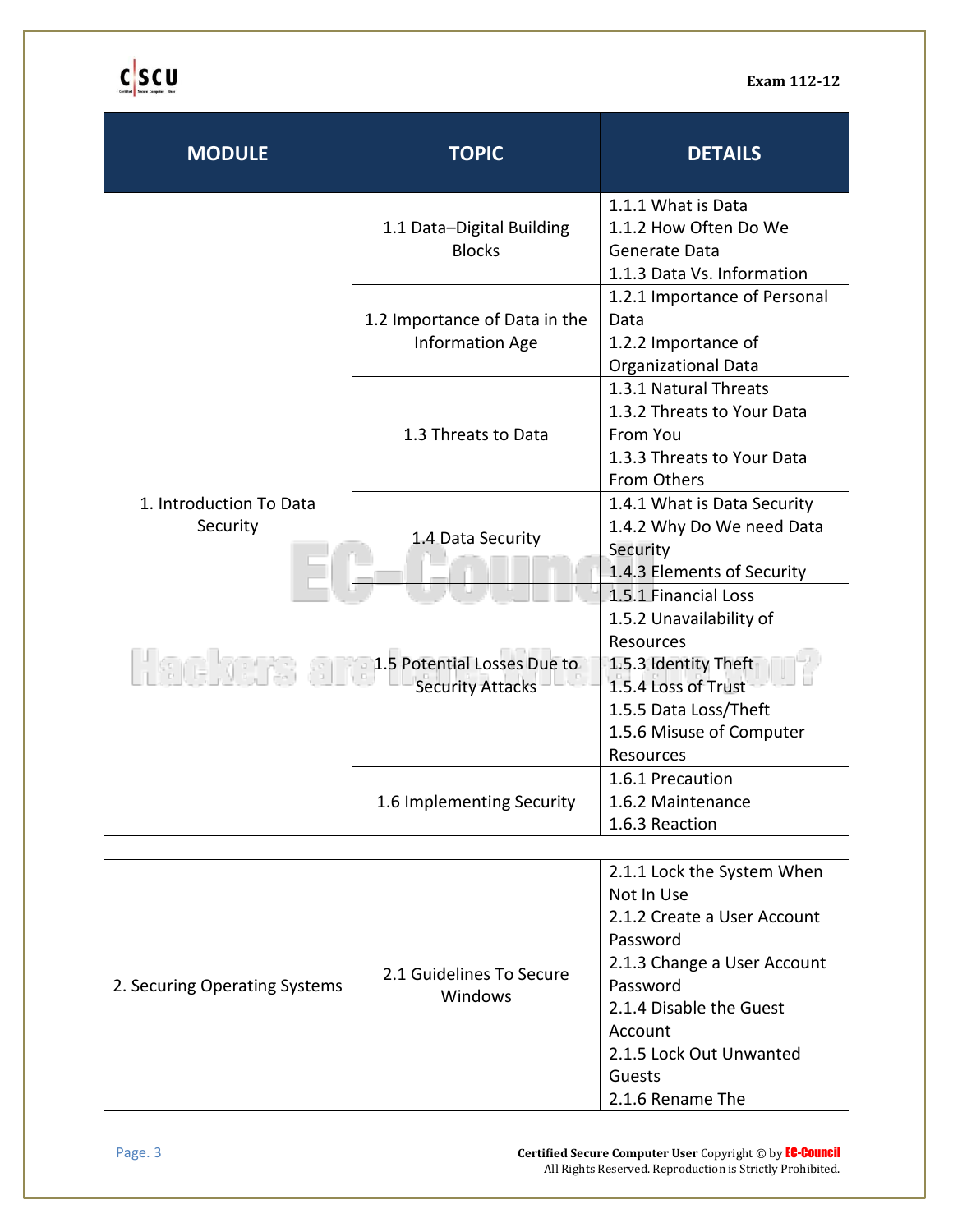| 2.2 Guidelines To Secure Mac<br>OS X | <b>Administrator Account</b><br>2.1.7 Disable Jump Lists<br>2.1.8 Enable Software<br>Updates<br>2.1.9 Enable Firewall<br>2.1.10 Adding New Apps In<br>Firewall<br>2.1.11 Removing/Disabling<br>App Rules From Firewall<br>2.1.12 Creating a New Firewall<br>Rule<br>2.1.13 Turn on Windows<br>Defender<br>2.1.14 Enable bitlocker<br>2.1.15 Windows Encrypting<br>File System<br>2.1.16 How to Decrypt a File<br><b>Using EFS</b><br>2.1.17 Disabling Unnecessary<br><b>Services</b><br>2.1.18 Killing Unwanted<br>Processes<br>2.1.19 How To Hide Files and<br>Folder<br>2.1.20 Disable Simple File<br>Sharing<br>2.1.21 Raise The UAC Slide Bar<br>2.2.1 Lock the System, When<br>Not in Use<br>2.2.2 Disable Automatic Login<br>2.2.3 Allow App Downloads<br>from Mac App Store<br>2.2.4 Enable Automatic<br>Software Updates<br>2.2.5 Disable Guest Account<br>2.2.6 Enable FileVault<br>2.2.7 Enable Firewall<br>2.2.8 Regularly Change User<br><b>Account Password</b><br>2.2.9 Enable and Set Parental<br>Controls |
|--------------------------------------|---------------------------------------------------------------------------------------------------------------------------------------------------------------------------------------------------------------------------------------------------------------------------------------------------------------------------------------------------------------------------------------------------------------------------------------------------------------------------------------------------------------------------------------------------------------------------------------------------------------------------------------------------------------------------------------------------------------------------------------------------------------------------------------------------------------------------------------------------------------------------------------------------------------------------------------------------------------------------------------------------------------------------|
|                                      |                                                                                                                                                                                                                                                                                                                                                                                                                                                                                                                                                                                                                                                                                                                                                                                                                                                                                                                                                                                                                           |

Page. 4 **Certified Secure Computer User** Copyright © by EC-Council All Rights Reserved. Reproduction is Strictly Prohibited.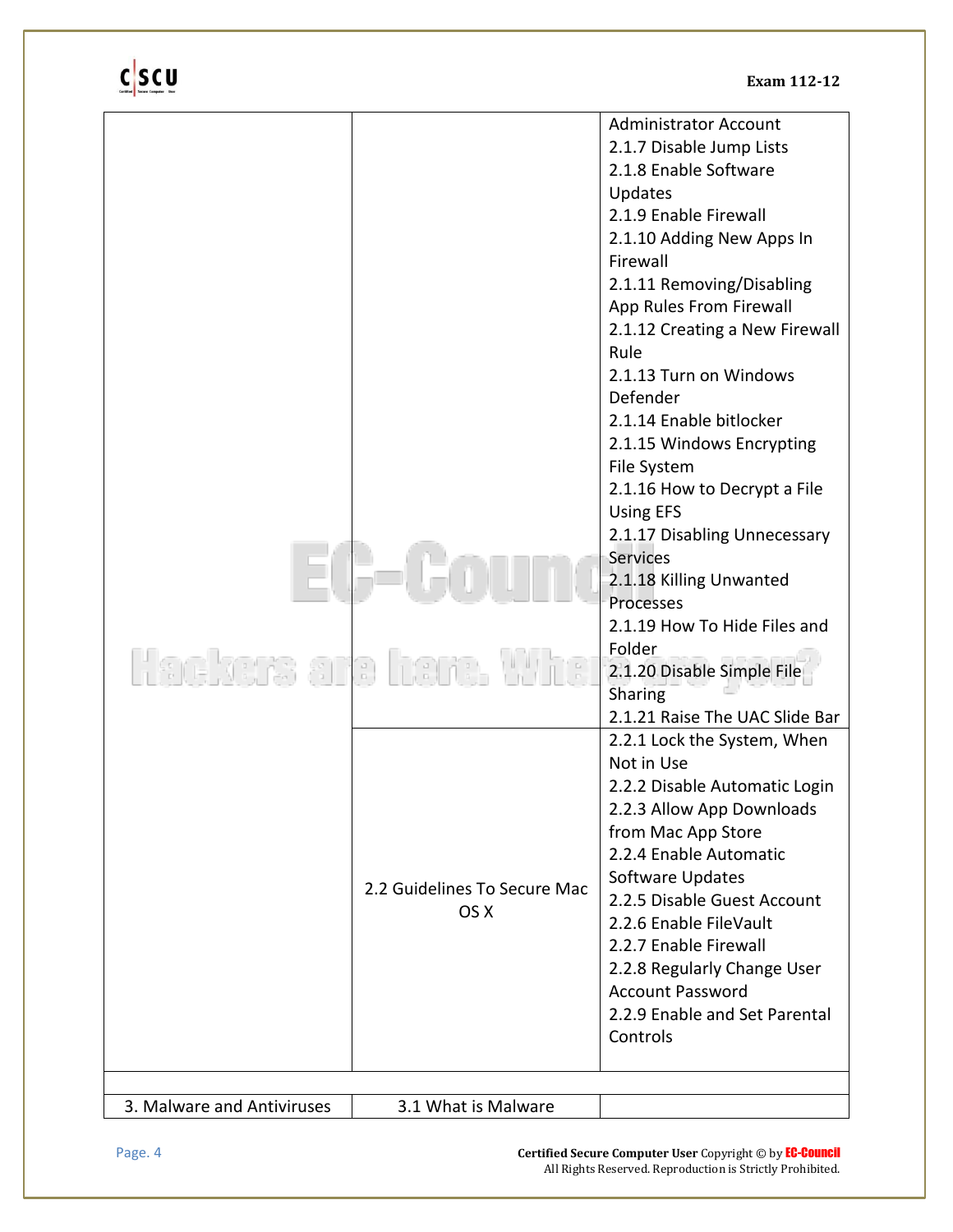**Exam 112-12**

|                      |                                                                                                | 3.2.1 Virus                     |
|----------------------|------------------------------------------------------------------------------------------------|---------------------------------|
|                      | 3.2.2 Trojan<br>3.2.3 Worm                                                                     |                                 |
|                      |                                                                                                |                                 |
|                      | 3.2 Types Of Malware                                                                           | 3.2.4 Spyware                   |
|                      |                                                                                                | 3.2.5 Ransomware                |
|                      |                                                                                                | 3.2.6 Rootkit                   |
|                      |                                                                                                | 3.3.1 Slow System               |
|                      |                                                                                                | 3.3.2 Pop Ups                   |
|                      |                                                                                                | 3.3.3 System Crashes            |
|                      |                                                                                                | 3.3.4 Suspicious Hard Drive     |
|                      | 3.3 Symptoms Of Malware                                                                        | Activity                        |
|                      | Infection                                                                                      | 3.3.5 Antivirus Disabling       |
|                      |                                                                                                | 3.3.6 New Browser Home          |
|                      |                                                                                                | Page                            |
|                      |                                                                                                | 3.3.7 Peculiar Program          |
|                      |                                                                                                | Activity                        |
|                      |                                                                                                | 3.4.1 What is Antivirus?        |
|                      |                                                                                                | 3.4.2 How Does Antivirus        |
|                      |                                                                                                | <b>Work</b>                     |
|                      |                                                                                                | 3.4.3 How Does an Antivirus     |
|                      | 3.4 Antivirus                                                                                  | Deal With an Infected File      |
|                      |                                                                                                | 3.4.4 How to Choose The         |
|                      |                                                                                                | <b>Right Antivirus Software</b> |
|                      |                                                                                                | 3.4.5 Limitations of Antivirus  |
|                      |                                                                                                | Software                        |
|                      | 3.5 Configuring and Using                                                                      | 3.5.1 Kaspersky PURE 3.0        |
|                      | <b>Antivirus Software</b>                                                                      | 3.5.2 Avast Antivirus           |
|                      | 3.6 How To Test If an Antivirus                                                                | 3.6.1 EICAR Test                |
|                      | is Working                                                                                     |                                 |
|                      |                                                                                                |                                 |
|                      |                                                                                                | 4.1.1 Internet Security         |
|                      |                                                                                                | 4.1.2 Introduction to Web       |
|                      |                                                                                                | <b>Browser</b>                  |
| 4. Internet Security |                                                                                                | 4.1.3 Securing the Web          |
|                      | 4.1 Understanding Web                                                                          | <b>Browser</b>                  |
|                      | <b>Browser Concepts</b>                                                                        | 4.1.4 Browser Features and      |
|                      |                                                                                                | <b>Their Risks</b>              |
|                      |                                                                                                | 4.1.5 Identify a Secure         |
|                      |                                                                                                | Website                         |
|                      |                                                                                                |                                 |
|                      | 4.2.1 Instant Messaging<br>(IMing)<br>4.2 Understanding IM Security<br>4.2.2 Instant Messaging |                                 |
|                      |                                                                                                |                                 |
|                      |                                                                                                |                                 |
|                      |                                                                                                | Security Issues                 |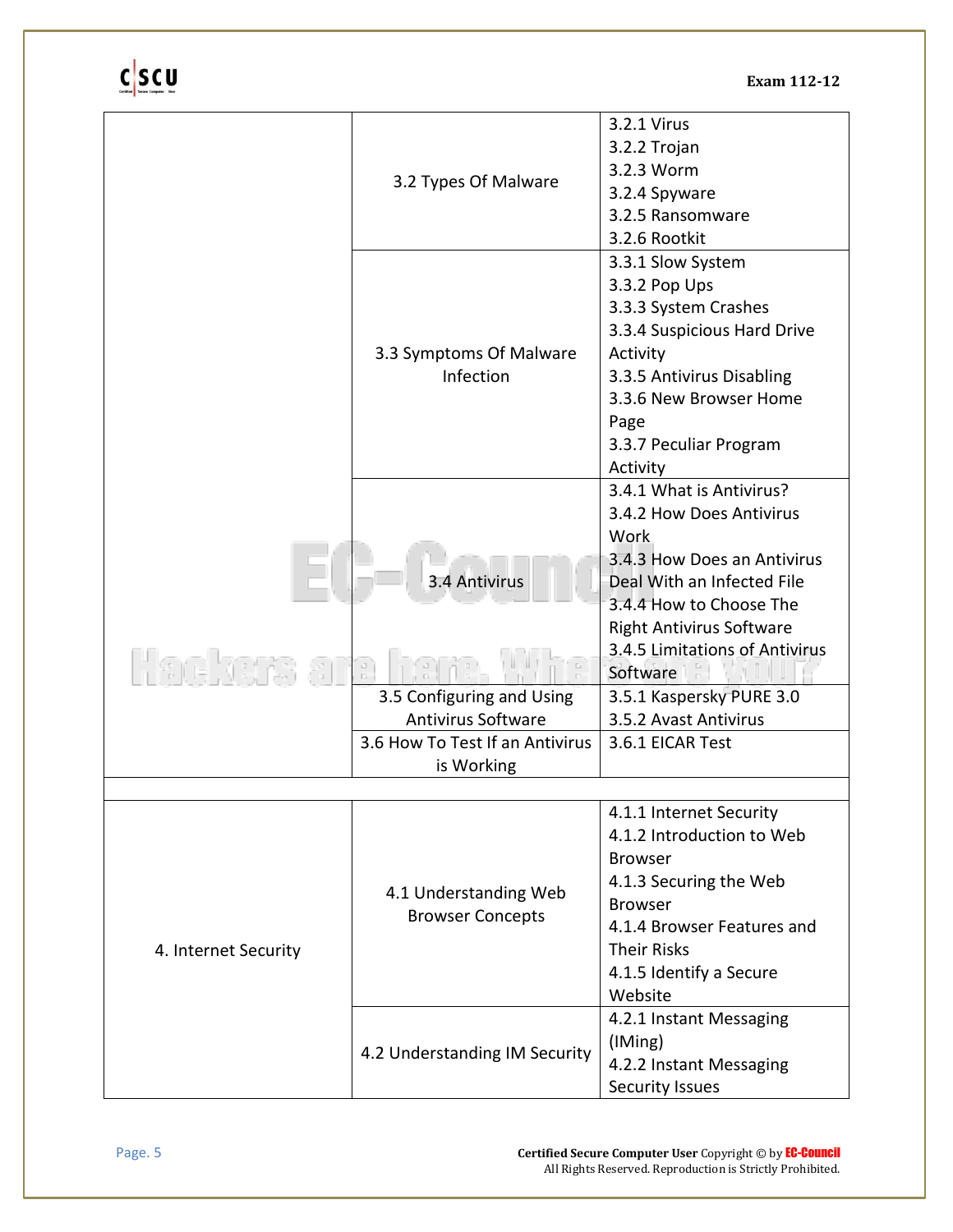|                                                  |                                                                           | 4.2.3 Instant Messaging                                                                                                                                                                                                                                                                                   |
|--------------------------------------------------|---------------------------------------------------------------------------|-----------------------------------------------------------------------------------------------------------------------------------------------------------------------------------------------------------------------------------------------------------------------------------------------------------|
|                                                  |                                                                           | <b>Security Measures</b>                                                                                                                                                                                                                                                                                  |
|                                                  | 4.3 Understanding Child<br><b>Online Safety</b>                           | 4.3.1 Risks Involved Online<br>4.3.2 Determining if Children<br>are at Risk Online<br>4.3.3 Protecting Children from<br><b>Online Threats</b><br>4.3.4 Encourage Children to<br>Report<br>4.3.5 How to Report a Crime<br>4.3.6 Actions To Take When a<br>Child Becomes a Victim of<br><b>Online Abuse</b> |
|                                                  |                                                                           | 4.3.7 KidZui                                                                                                                                                                                                                                                                                              |
|                                                  |                                                                           | 5.1.1 Introduction to Virtual                                                                                                                                                                                                                                                                             |
|                                                  | 5.1 Understanding Social<br><b>Networking Concepts</b>                    | Social Networking<br>5.1.2 Top Social Networking<br><b>Sites</b><br>5.1.3 What is a Profile?<br>5.1.4 Information Available on<br><b>Social Networking Sites</b>                                                                                                                                          |
|                                                  | 5.2 Understanding Various<br><b>Social Networking Security</b><br>Threats | 5.2.1 Security Risks Associated<br>with Social Networking Sites<br>5.2.2 Geotagging<br>5.2.3 Social Networking<br><b>Threats to Minors</b>                                                                                                                                                                |
| 5. Security On Social<br><b>Networking Sites</b> | 5.3 Understanding Facebook<br><b>Security Settings</b>                    | 5.3.1 Facebook Privacy and<br><b>Security Settings</b><br>5.3.2 Profile Settings<br>5.3.3 Privacy Settings for<br>Applications<br>5.3.4 Settings to Block Users<br>5.3.5 Recommended Actions<br>for Facebook Search Settings<br>5.3.6 Facebook: Security Tips                                             |
|                                                  | 5.4 Understanding Twitter<br><b>Security Settings</b>                     | 5.4.1 Account Settings<br>5.4.2 Security Settings<br>5.4.3 Privacy Settings<br>5.4.4 Password Settings<br>5.4.5 Email Notifications<br>5.4.6 App Settings<br>5.4.7 Blocking User Accounts                                                                                                                 |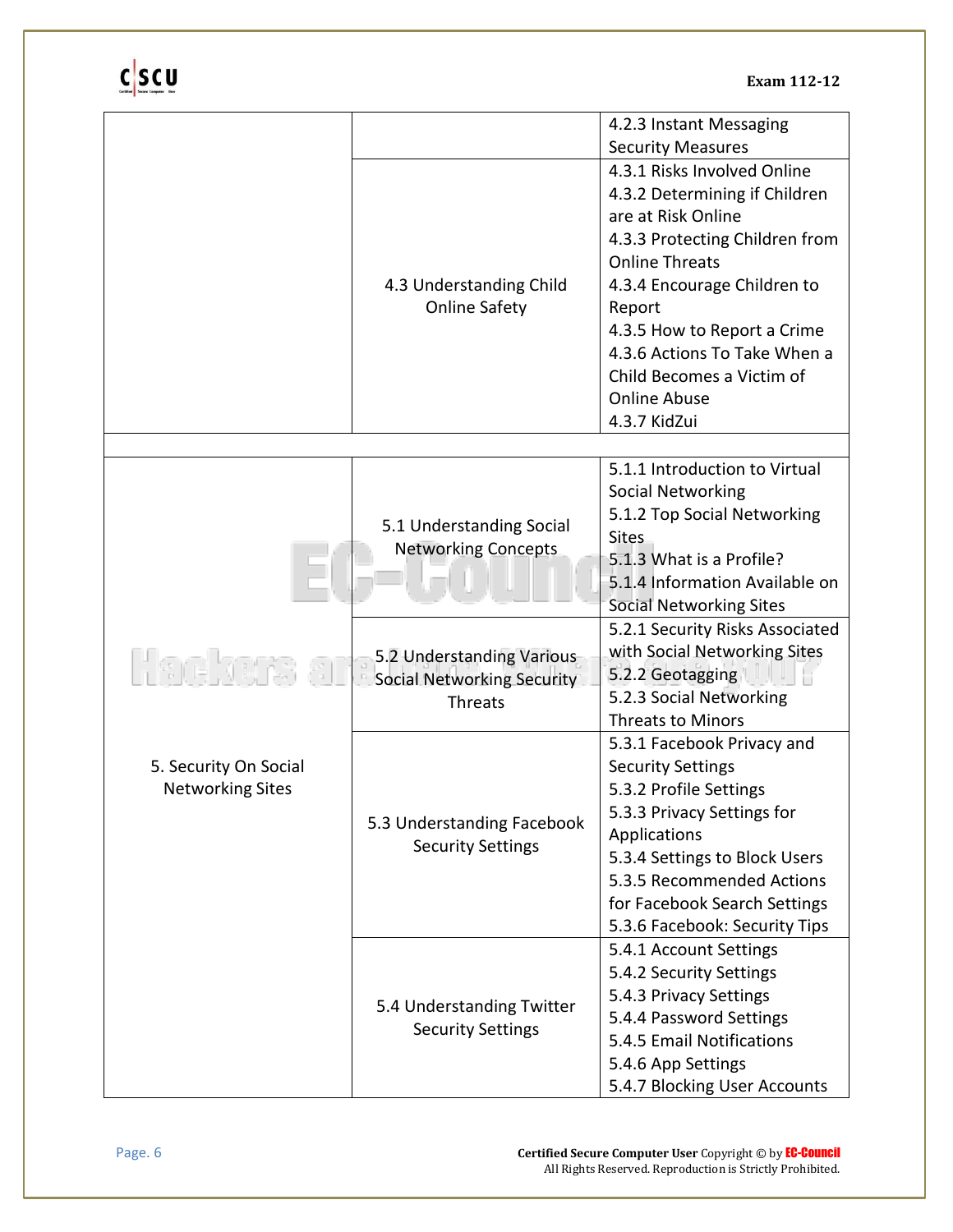| 6. Securing Email<br>Communications | 6.1 Understanding Email<br><b>Security Concepts</b>           | 6.1.1 Introduction to Email<br>6.1.2 Email Clients<br>6.1.3 Key Considerations<br>While Choosing an Email<br>Client<br>6.1.4 Email Service Providers<br>6.1.5 Email Message<br>6.1.6 Email Security                                                                                                                                                                                                                                                                                                 |
|-------------------------------------|---------------------------------------------------------------|-----------------------------------------------------------------------------------------------------------------------------------------------------------------------------------------------------------------------------------------------------------------------------------------------------------------------------------------------------------------------------------------------------------------------------------------------------------------------------------------------------|
|                                     | 6.2 Understanding Various<br><b>Email Security Threats</b>    | 6.2.1 Email Security Threats<br>6.2.2 Malicious Email<br>Attachments<br>6.2.3 Malicious User<br>Misdirection<br>6.2.4 Email Attachments:<br>Caution<br>6.2.5 Email Security Threats:<br>Phishing<br>6.2.6 Email Security Threats:<br><b>Hoax Mail</b><br>6.2.7 Nigerian Scam<br>6.2.8 Email Security Threats:<br>Spamming<br>6.2.9 Anti-Spamming Tool:<br>SPAMfighter                                                                                                                               |
|                                     | 6.3 Understanding Various<br><b>Email Security Procedures</b> | 6.3.1 Create and Use Strong<br>Passwords<br>6.3.2 Disable Keep Me Signed<br>In/Stay Signed In Functions<br>6.3.3 Provide Recovery Email<br><b>Address for Mail Recovery</b><br>6.3.4 Use HTTPS Enabled<br><b>Email Service Provider</b><br>6.3.5 Turn Off the Preview<br>Feature<br>6.3.6 Avoid Unwanted Emails<br><b>Using Filters</b><br>6.3.7 Scan Email Attachments<br>for Malware<br>6.3.8 Check for Last Account<br>Activity<br>6.3.9 Digitally Sign Your Emails<br>6.3.10 Encrypt Your Mails |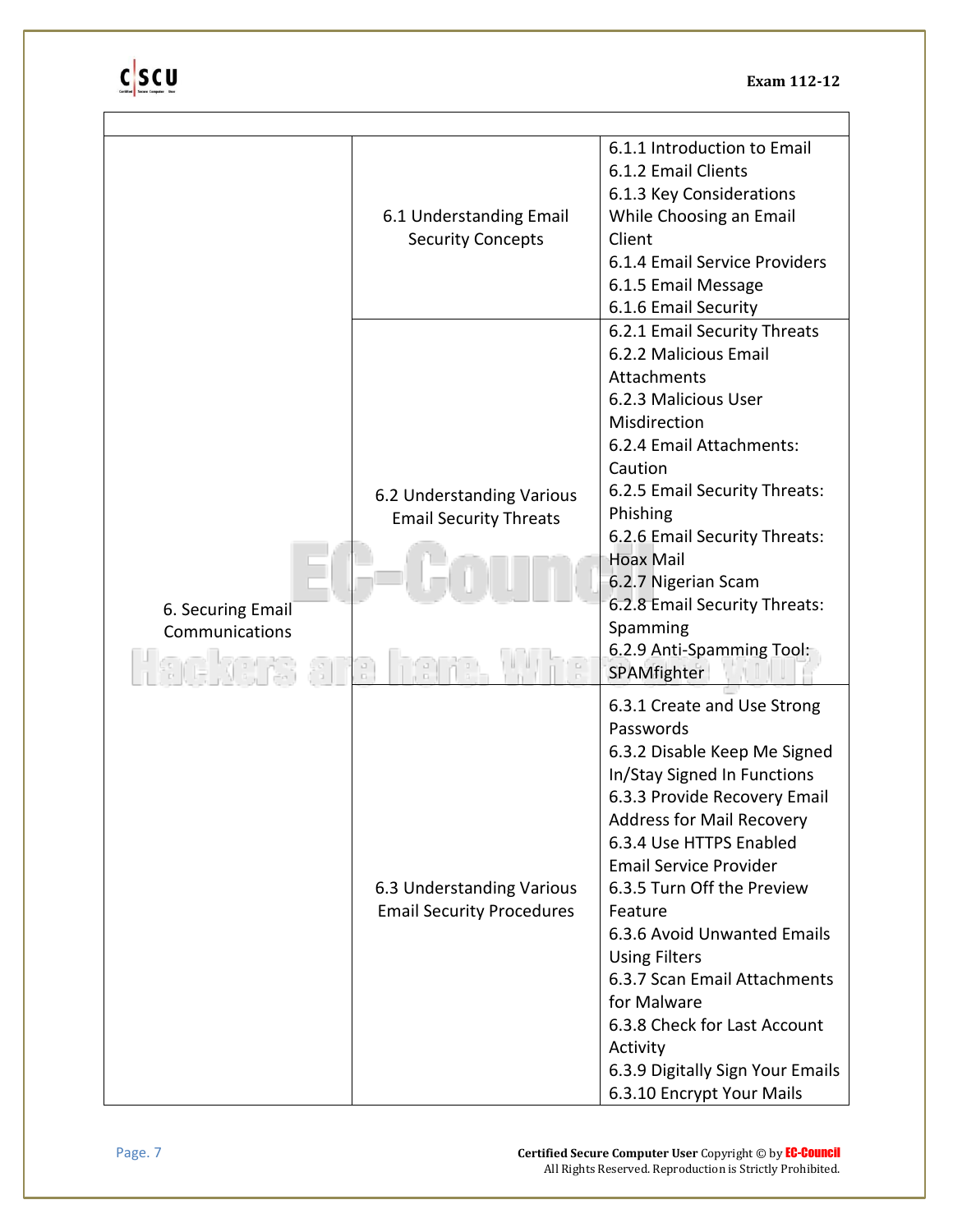|                            |                                                                | 6.3.11 Email Security Tools                                                                                                                                                                                                                                                                                                                                                 |
|----------------------------|----------------------------------------------------------------|-----------------------------------------------------------------------------------------------------------------------------------------------------------------------------------------------------------------------------------------------------------------------------------------------------------------------------------------------------------------------------|
|                            |                                                                |                                                                                                                                                                                                                                                                                                                                                                             |
| 7. Securing Mobile Devices | 7.1 Understanding Mobile<br><b>Device Security Concepts</b>    | 7.1.1 Securing Mobile Devices<br>7.1.2 Mobile Device Security<br>7.1.3 Why Mobile Device<br>Security<br>7.1.4 Mobile Operating<br>Systems<br>7.1.5 IMEI Number<br>7.1.6 Importance of IMEI<br>Number                                                                                                                                                                        |
|                            | 7.2 Understanding Threats To<br>a Mobile Device                | 7.2.1 Mobile Device Security<br><b>Risks</b><br>7.2.2 Mobile Malware<br>7.2.3 Mobile Application<br>Vulnerabilities<br>7.2.4 Threats to Bluetooth<br><b>Devices</b>                                                                                                                                                                                                         |
|                            | 7.3 Understanding Various<br><b>Mobile Security Procedures</b> | 7.3.1 Updating Mobile<br><b>Operating Systems</b><br>7.3.2 Updating Applications in<br><b>Android Devices</b><br>7.3.3 Updating Applications in<br>iOS Devices<br>7.3.4 Install Mobile Phone<br>Antivirus<br>7.3.5 Securing Bluetooth<br>Connectivity<br>7.3.6 Securing Wi-Fi<br>Connectivity<br>7.3.7 Mobile Device<br>Encryption<br>7.3.8 Avoiding Mobile Device<br>Theft |
|                            | 7.4 Understanding How to<br>Secure iPhone and iPad<br>Devices  | 7.4.1 Securing iPhone and<br>iPad: Enable SIM PIN<br>Protection<br>7.4.2 Securing iPhone and<br>iPad: Enable Passcode<br>Protection<br>7.4.3 Securing iPhone and<br>iPad: Enable Touch Id<br>7.4.4 Securing iPhone and                                                                                                                                                      |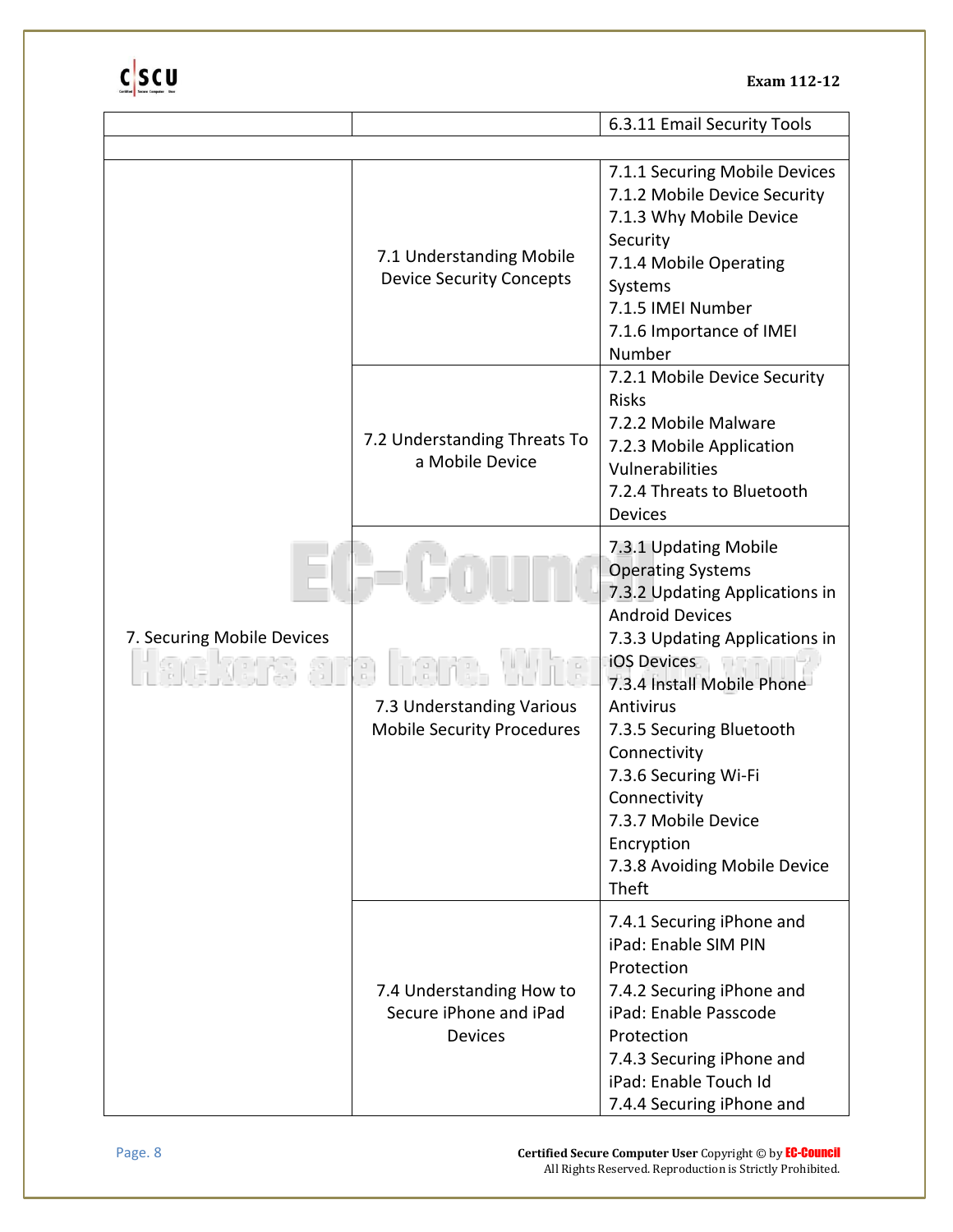|                       |                                                           | iPad: Enable Auto-Lock        |
|-----------------------|-----------------------------------------------------------|-------------------------------|
|                       |                                                           | 7.4.5 Securing iPhone and     |
|                       |                                                           | iPad: iPad Security           |
|                       |                                                           | 7.4.6 Securing iPhone and     |
|                       |                                                           | iPad: Data Backup             |
|                       |                                                           | 7.4.7 Securing iPhone and     |
|                       |                                                           | iPad: Find my iPhone          |
|                       |                                                           | 7.5.1 Android: Setting Screen |
|                       |                                                           | Lock                          |
|                       |                                                           | 7.5.2 Android: Setting SIM    |
|                       |                                                           | Lock                          |
|                       |                                                           | 7.5.3 Android: Data Backup    |
|                       | 7.5 Understanding How to                                  | 7.5.4 Android: Encrypting the |
|                       | <b>Secure Android Devices</b>                             | Phone                         |
|                       |                                                           | 7.5.5 Android: Android Device |
|                       |                                                           | Manager                       |
|                       |                                                           | 7.5.6 Android Data on Your    |
|                       |                                                           | <b>BlackBerry Device</b>      |
|                       |                                                           | 7.6.1 Windows: Enabling       |
|                       |                                                           | Password                      |
|                       | 7.6 Understanding How to                                  | 7.6.2 Windows: Setting up     |
|                       | <b>Secure Windows Device</b>                              | <b>SIM PIN</b>                |
|                       |                                                           | 7.6.3 Windows: Data Backup    |
|                       |                                                           | 7.6.4 Windows: Find My        |
|                       |                                                           | Phone                         |
|                       | 7.7 Mobile Security Tools                                 | 7.7.1 Lookout Mobile Security |
|                       |                                                           | 7.7.2 Snap Secure Mobile      |
|                       |                                                           | Security                      |
|                       |                                                           |                               |
|                       | 8.1 The Concept of Cloud                                  | 8.1.1 Types Of Clouds         |
|                       |                                                           | 8.1.2 Cloud Services          |
|                       | 8.2 How Cloud Works                                       | 8.2.1 Benefits of Cloud       |
|                       |                                                           | 8.3.1 Data Breach             |
| 8. Securing The Cloud |                                                           | 8.3.2 Data Loss               |
|                       | 8.3 Threats To Cloud Security                             | 8.3.3 Account Hacking         |
|                       |                                                           | 8.3.4 Disgruntled Insider     |
|                       |                                                           | 8.3.5 Technology Loopholes    |
|                       |                                                           | 8.3.6 Shared Space            |
|                       | 8.4 Safeguarding Against<br><b>Cloud Security Threats</b> | 8.4.1 Back Up Data            |
|                       |                                                           | 8.4.2 Update Backups          |
|                       |                                                           | Regularly                     |
|                       |                                                           | 8.4.3 Create Strong Passwords |
|                       |                                                           | 8.4.4 Choose Two Step         |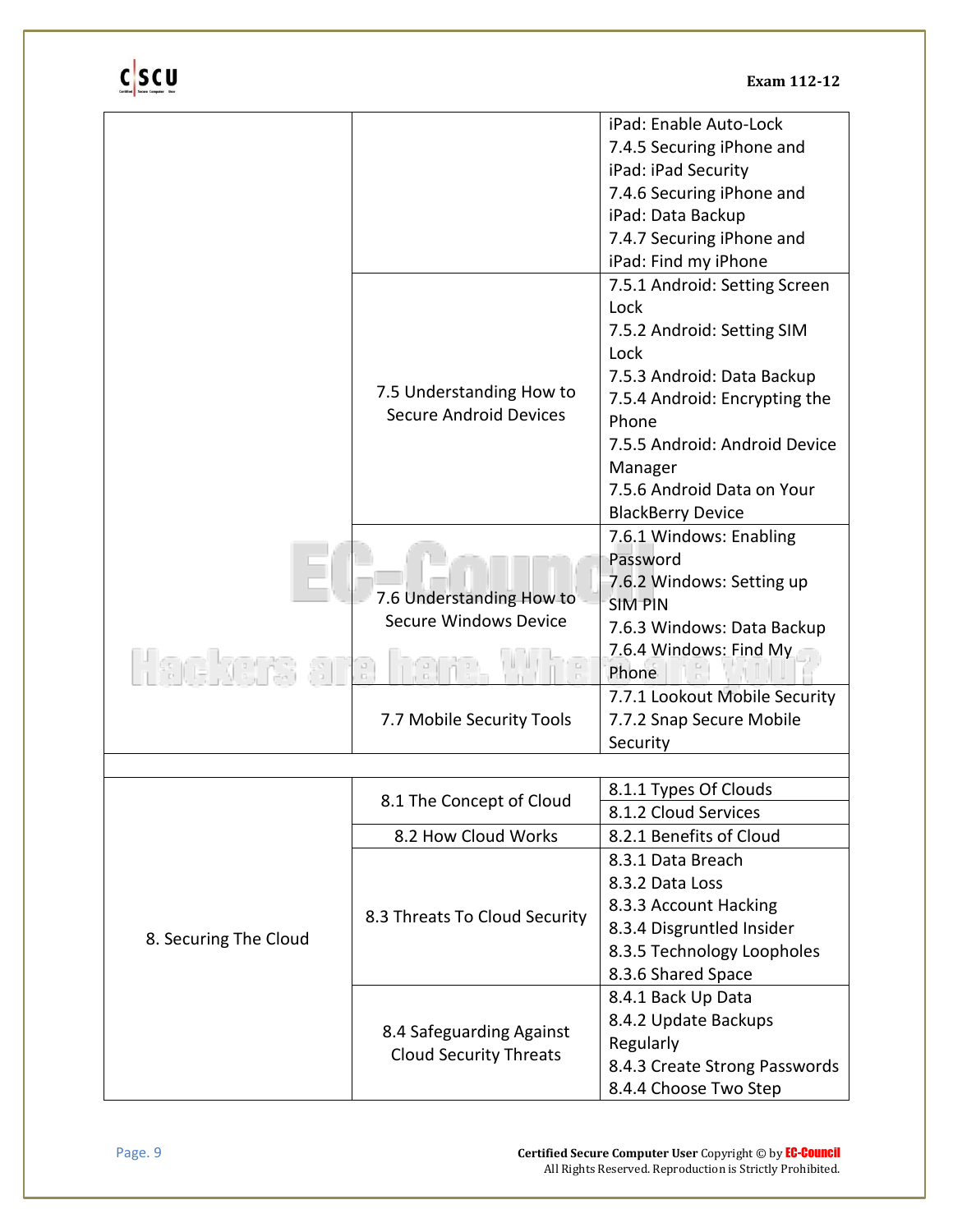|                              |                                  | Authentication                |
|------------------------------|----------------------------------|-------------------------------|
|                              |                                  | 8.4.5 Encrypt                 |
|                              |                                  | 8.4.6 Have a Disciplined      |
|                              |                                  | <b>Online Behavior</b>        |
|                              |                                  | 8.4.7 Avoid Storing Sensitive |
|                              |                                  | Data on Cloud                 |
|                              |                                  | 8.5.1 Data Ownership          |
|                              |                                  | 8.5.2 Data Location           |
|                              | 8.5 Cloud Privacy Issues         | 8.5.3 Data Migration          |
|                              |                                  | 8.5.4 Data Permanency         |
|                              |                                  | 8.6.1 Encrypt                 |
|                              |                                  | 8.6.2 Read Terms and          |
|                              |                                  | <b>Conditions Carefully</b>   |
|                              | 8.6 Addressing Cloud Privacy     | 8.6.3 Avoid the Share Feature |
|                              | <b>Issues</b>                    | on Cloud                      |
|                              |                                  | 8.6.4 Avoid Storing Sensitive |
|                              |                                  | Data on Cloud                 |
|                              | 8.7 Choosing a Cloud Service     | 8.7.1 Questions to Ask Before |
|                              | Provider                         | Choosing a Service Provider   |
|                              |                                  |                               |
|                              |                                  | 9.1.1 Types of networks       |
|                              |                                  | 9.1.2 Recognize the options   |
|                              |                                  | for connecting to a network   |
|                              | 9.1 Understanding Various        | like: cable, wireless.        |
|                              | <b>Networking Concepts</b>       | 9.1.3 Home Network            |
|                              |                                  | 9.1.4 Steps for Home          |
|                              |                                  | Networking                    |
|                              |                                  | 9.1.5 Wireless Networks       |
|                              | 9.2 Understanding Setting Up     | 9.2.1 Setting Up a Wireless   |
| 9. Securing Network          | a Wireless Network in            | Network in Windows            |
| Connections                  | Windows                          |                               |
|                              |                                  | 9.3.1 Setting Up a Wireless   |
|                              | 9.3 Understanding Setting Up     | Network in Mac                |
|                              | a Wireless Network in Mac        |                               |
|                              | 9.4 Understanding Threats to     | 9.4.1 Common Threats to       |
|                              | <b>Wireless Network Security</b> | <b>Wireless Network</b>       |
|                              | and Countermeasures              | 9.4.2 Securing Wireless       |
|                              |                                  | Network                       |
|                              | 9.5 Measures to Secure           | 9.5.1 Use Firewall            |
|                              | <b>Network Connections</b>       | 9.5.2 Use Antivirus           |
|                              |                                  | 9.5.3 Use Encryption          |
|                              |                                  |                               |
| 10. Data Backup and Disaster | 10.1 Data Backup Concepts        | 10.1.1 Data Backup            |